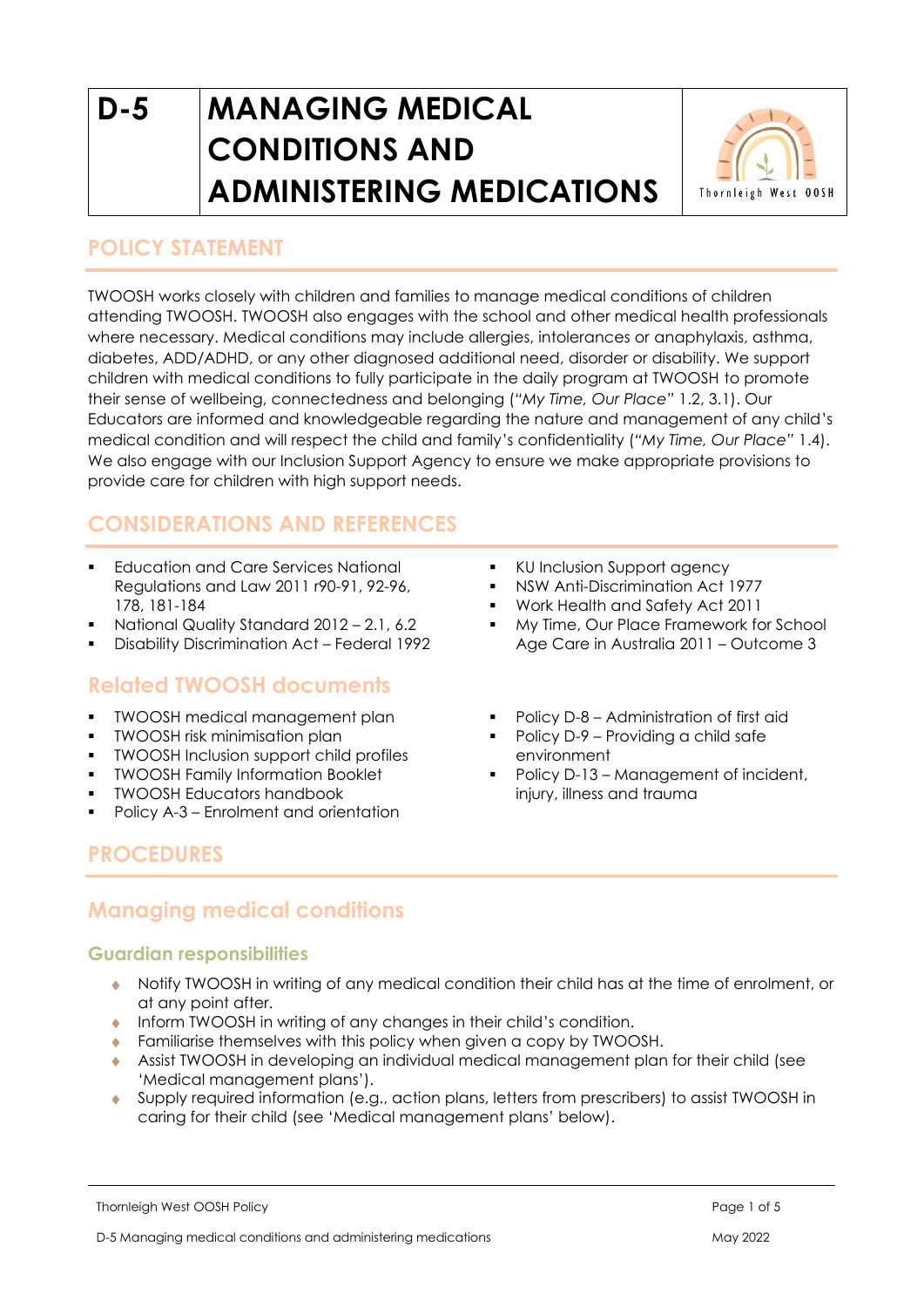- For children who may require inclusion support, enrolment will be subject to this information being supplied so TWOOSH can apply for inclusion support and funding to assist the child, Educators and TWOOSH. In specific cases, without receiving funding, TWOOSH may not be able to cater for the high support needs of a child. Each case will be reviewed individually.
- Supply the child's medication and/or equipment to TWOOSH e.g. asthma inhaler, spacer, antihistamine, EpiPen, etc (where applicable). A child who requires medication to manage their medical condition may need to be excluded from TWOOSH if their medication is not provided to TWOOSH.
- Provide particular food suitable for their child if required (e.g. soy milk, gluten-free bread).

#### **TWOOSH responsibilities**

- Provide guardians with a copy of this policy in accordance with Education and Care Services National regulation 91 (upon notification of a child's medical condition).
- Welcome children with diagnosed additional needs or disabilities upon receiving required documentation.
- Ensure that the appropriate medical management plans and risk management plans are in place prior to a child starting at TWOOSH (see below).
- Arrange a meeting between the Director, guardians and relevant health professionals (if required) as soon as possible prior to the child's attendance to determine content of the TWOOSH Medical Management Plan to assist in a smooth and safe transition for the child into TWOOSH.
- Document allergies in the Child Care Management System, add them to the allergy list and inform the Educators. Letters from their prescriber will be filed in the child's folder. Food intolerances will also be noted on allergy lists.
- Gain written guardian permission to display photos of children who have anaphylaxis on the main freezer in the room. Guardians who do not consent to their child's photo to be displayed will be made aware that they are increasing the risk of exposure to allergens. In this situation, Educators will be informed of the child's conditions in staff meetings, conversations with Educators, and messages in the Educators communication book.
- Display all food-related medical conditions including food allergies in the kitchen and photos of children with anaphylaxis on the freezer, and the Educators' detailed weekly menu. Allergy information will also be provided for Educators at roll call time. Every Educator at TWOOSH is responsible for regularly reading and referring to the lists. Educators are made aware of these lists during orientation and will be reminded in staff meetings or when necessary.
- Add new children to the food allergies/medical conditions list when they enrol at TWOOSH, or whenever their allergies are identified. Lists are developed annually and updated when changes are necessary.
- Consider if it is necessary for a child with a food allergy to be seated separately during mealtimes if other children are eating the particular food allergen (e.g. milk or other dairy foods). All children will wash their hands before and after eating.
- Advise all guardians via emails, Xplor and signs in TWOOSH not to pack any food items containing specific allergens (e.g. when packing food for Vacation Care) if a child attending TWOOSH has a life-threatening food allergy to those allergens.

## **Medical management plans**

- Medical management plans are required for all children with long-term conditions who attend TWOOSH. These are the required medical management plans based on the medical condition:
	- asthma or anaphylaxis: asthma action plan or anaphylaxis action plan from the child's prescriber

Thornleigh West OOSH Policy Page 2 of 5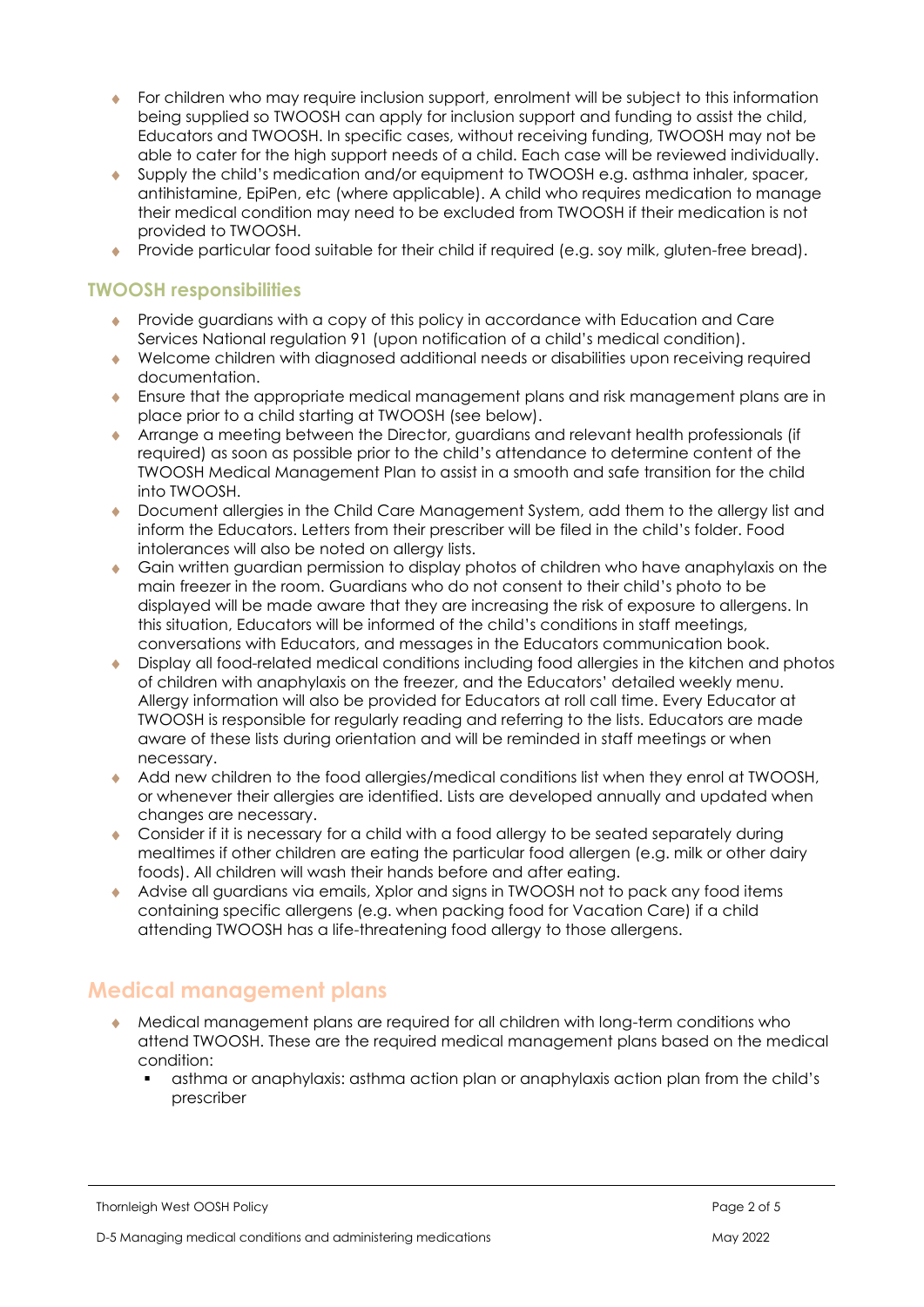- ADHD, ADD,ODD, or related conditions where medication needs to be administered while the child is at TWOOSH: TWOOSH Medical Management Plan developed by TWOOSH in consultation with the child's family
- epilepsy, diabetes, other physical medical conditions: TWOOSH Medical Management Plan developed by TWOOSH in consultation with the child's family, based on a letter or management plan outlining the condition, risks and management strategies from the child's prescriber.
- Content of a TWOOSH Medical Management Plan includes:
	- identification of the medical condition
	- identification of any risks to the child or others by their attendance at TWOOSH
	- how the condition is to be managed in the TWOOSH environment
	- identification of any practices or procedures that need adjustment at TWOOSH to minimise risk
	- the correct dose and administration time of any prescribed medication
	- process and timeline for orientation procedures for Educators
	- methods for communicating any changes to the child's medical management plan between guardians and Educators.
- All plans will be documented in the Medical Condition folders in the medication cupboard, easily accessible to Educators.
- Educators will be made aware of any medical conditions during staff meetings or via the Educators' workplace page.
- The child's individual medical management plan will be followed in the event of any incident relating to the child's specific health care need, allergy or relevant medical condition (in accordance with Education and Care Services National Regulation 90). All Educators (including volunteers and administrative support) will be informed of any special medical conditions affecting children and orientated to their management. In some cases, specific training will be provided to Educators to ensure that they are able to effectively implement the medical management plan for the particular child/ren.
- Throughout the year plans will be reviewed to ensure they remain current and relevant. Guardians will be notified by email or phone prior to the expiry of their child's medical management plan or medications.

## **Risk minimisation plans**

- Risk minimisation plans are required for all children with long-term conditions who attend TWOOSH. These are the medical conditions requiring a risk minimisation plan:
	- asthma
	- anaphylaxis
	- epilepsy, diabetes, other physical medical conditions.
- Children with ADHD, ADD, ODD, or related conditions have a separate inclusion support child profile which includes risk minimisation strategies to cater for their individual needs.
- ◆ Content of a TWOOSH Risk Minimisation Plan includes:
	- identification of the medical condition
	- **•** known allergens/triggers
	- potential source or time of exposure
	- potential reactions
	- **•** the risk rating
	- **•** strategies to minimise the risk
	- who is responsible for implementing the strategies
	- details of required medications
	- any updates made to the plan.
- Risk minimisation plans are developed by TWOOSH for each child. Information from families and relevant medical professionals will be reflected and documented within the risk minimisation plans.
- All plans will be documented in the Medical Condition folders in the medication cupboard, easily accessible to Educators.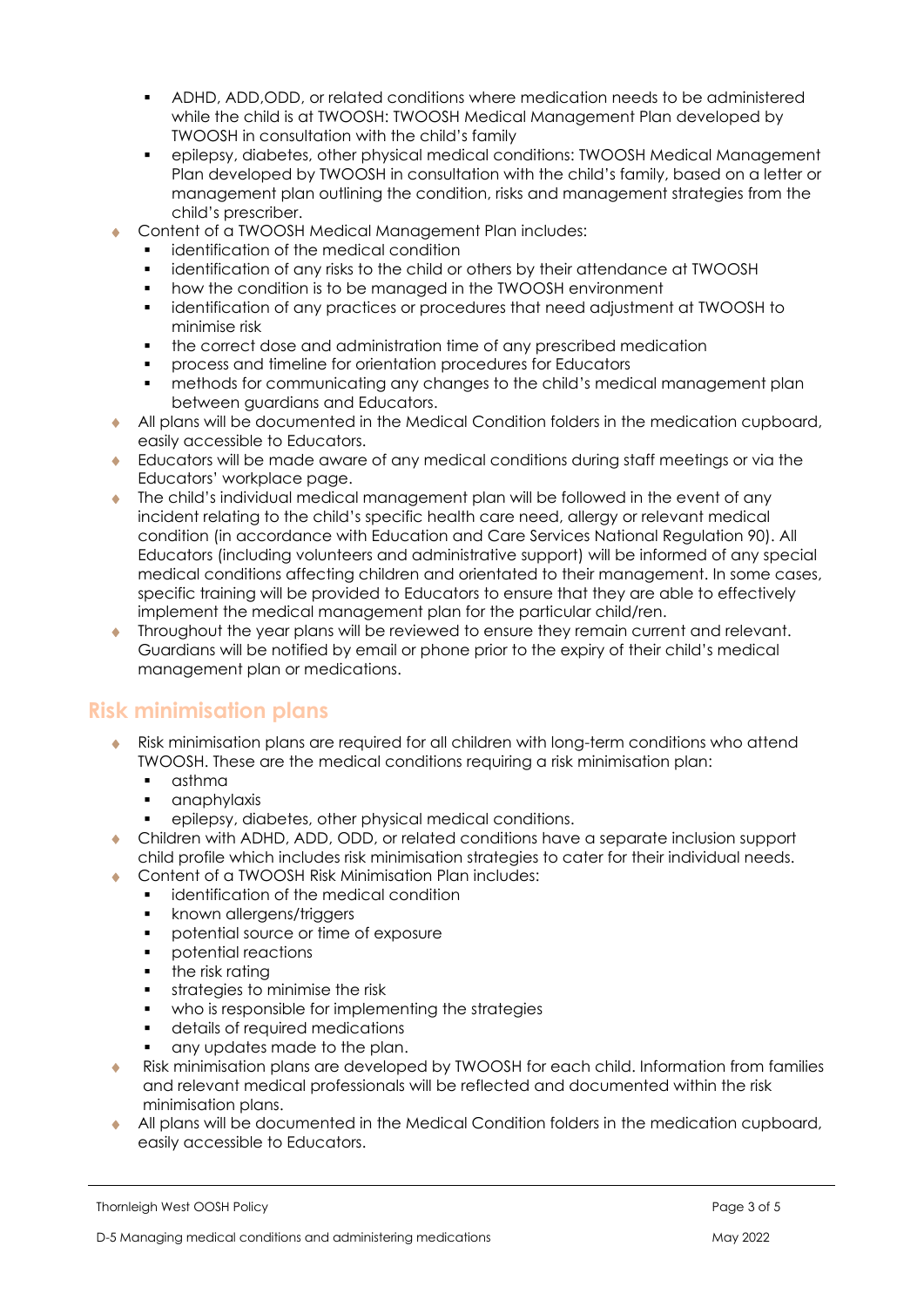Educators are required to read all risk minimisation plans and acknowledge they have read them by signing the acknowledgement form provided. Any changes will be communicated through these plans and shared on the Educator workplace page.

# **Administering medications**

- Guardians must complete a medication administration form if their child requires any medication while at TWOOSH. The form must include the following information:
	- name of child
	- name of the medication
	- details of the date, exact time and dose to be administered. Please note that a general time e.g. lunch time, will not be accepted.
	- where required, indicate if the child is allowed to administer the medication themselves or have an Educator do it. Signature of a family member is required to allow a child to self-administer medication.
- Prescription medication will only be administered to the child for whom it is prescribed, from the original container with a current expiry date. The medication container must be labelled with a pharmacy label stating the child's name and include appropriate instruction including the dose to be given. A medication authorisation form needs to be completed by the auardian.
- Non-prescription medication will not be administered at TWOOSH unless authorised by a prescriber. These medications should be labelled with a pharmacy label containing the required information, with the exception of emergency Ventolin/salbutamol and EpiPen administration.
- Educators will only administer medication during TWOOSH operating hours.
- An authorisation is not required in the event of an asthma or anaphylaxis emergency however the authorisation must be sought as soon as possible after the guardian and emergency services are notified.
- An authorisation is not required for regular asthma Ventolin/salbutamol use. It must be noted on the enrolment form that the child requires the use of asthma medication as per action plan.
- Permission for a child to self-medicate will be administered with the guardian's written permission only, or with the verbal approval of a prescriber or guardian in the case of an emergency.
- Medication must be given directly to an Educator upon arrival and not left in the child's bag. Educators will store the medication in a designated secure place either in the fridge or First Aid cupboard, clearly labelled, and ensure that medication is kept out of reach of children at all times.
- If anyone other than the guardian is bringing the child to TWOOSH, a written permission note from the guardian, including the above information, must accompany the medication.
- An exception to the procedure is for asthma medication for children with asthma. In this case, the child may carry their own medication on their person and TWOOSH is to maintain a record of the medication administration on an illness report form, including time, supervising Educator, and whether the symptoms were relieved. Guardians will be required to sign the illness report form at pick up time.
- Before a medication is given to a child, the Educator (with a current First Aid Certificate) who is administering the medication will verify the correct dosage for the correct child with another Educator. The second Educator will also witness the administration of the medication (the witness is not required to be first aid trained).
- After the medication is given, the Educator will record the following details on the medication form:
	- name of medication
	- date
	- time
	- dose
	- name and signature of person who administered